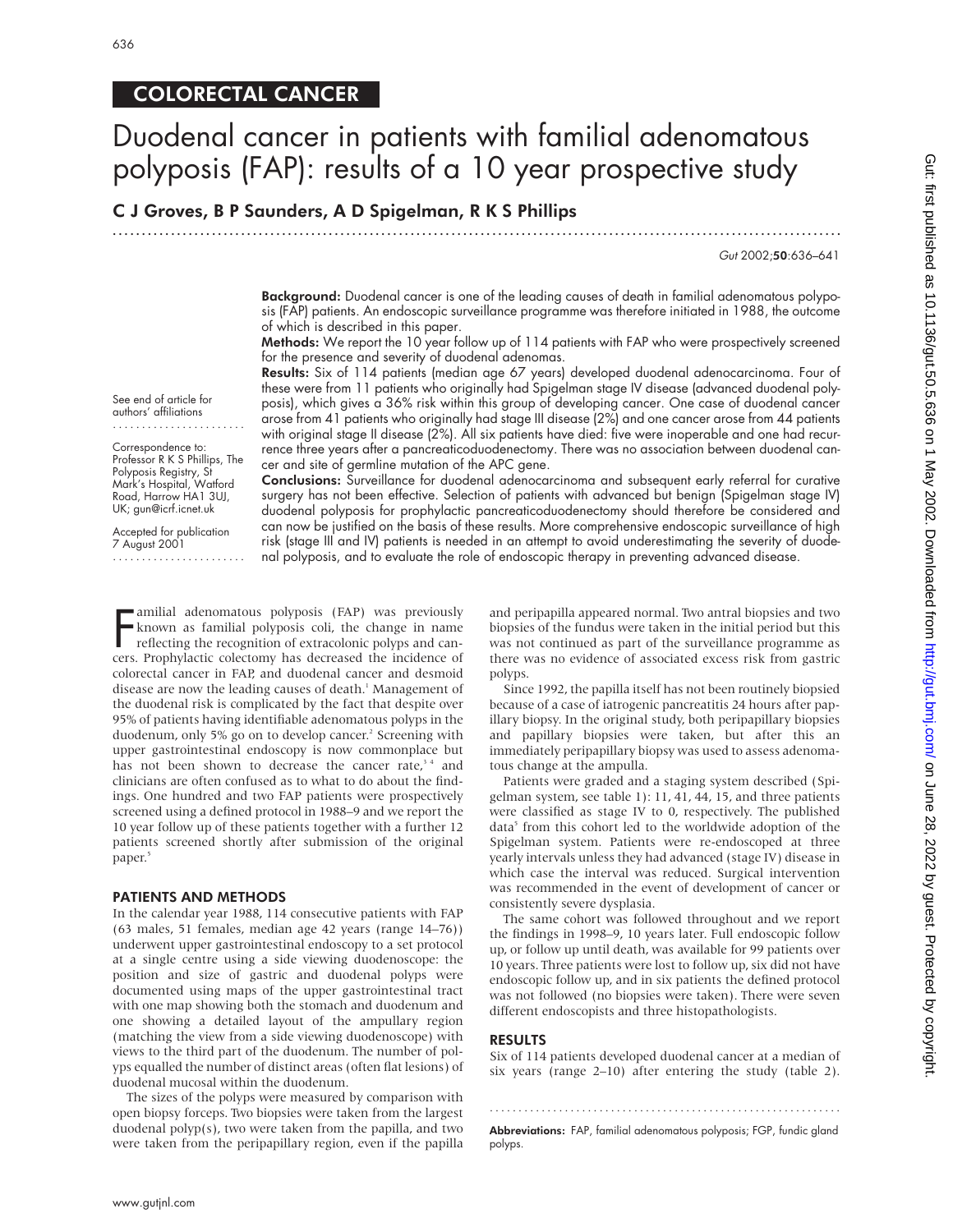|                 |          | No of points  |         |  |  |  |
|-----------------|----------|---------------|---------|--|--|--|
|                 |          | 2             | 3       |  |  |  |
| No of polyps    | $1 - 4$  | $5 - 20$      | >20     |  |  |  |
| Polyp size (mm) | $1 - 4$  | $5 - 10$      | >10     |  |  |  |
| Histology       | Tubulous | Tubulovillous | Villous |  |  |  |
| Dysplasia       | Mild     | Moderate      | Severe  |  |  |  |

7–8 points; stage IV, 9–12 points.

Median age at diagnosis was 68 years (60, 66, 67, 69, 70, and 71). Three of the duodenal cancers were ampullary cancers and three occurred in the second/third part of the duodenum (extra-ampullary). Two of the three patients with eventual *ampullary* cancer had, at initial endoscopy, adenomatous enlargement of the ampulla, and one had a normal ampulla. Similarly, two of the three patients with extra-ampullary *duodenal* cancers had an enlarged ampulla with mild dysplasia at the initial endoscopy and one had a normal ampulla.

Patient No 1 had a persistent 25–30 mm flat lesion in the third part of the duodenum in which the histological findings were of mild to moderate dysplasia. Management was conservative and the patient developed cancer during the period of surveillance.

Patient No 2 progressed to cancer from initially mild (stage II) duodenal polyposis which consisted of 15–20 small (<2 mm) flat mildly dysplastic tubular adenomas only. He defaulted from surveillance examinations and within this extended period of five years developed ampullary cancer. His ampulla and periampullary area had previously been macroscopically and histologically normal. Pancreaticoduodenectomy was carried out for his ampullary cancer but he had disease recurrence three years later and died with distant metastases.

Patient No 3 underwent surgical transduodenal resection of a polyp in the second part of the duodenum that had been

Patient No 4 had previously undergone transduodenal resection of a tubulovillous adenoma in the second part of the duodenum but tubulovillous adenoma recurred in a carpetlike distribution around the ampulla. Documentation of the same lesion was made 18 months later but the biopsies suggested only mildly dysplastic adenoma. The patient then presented with malignant ascites and at the post mortem duodenal cancer was confirmed at the ampulla.

Patient No 5 underwent transduodenal resection of a moderately dysplastic duodenal polyp 15 years before with subsequent snare excisions of moderate and severely dysplastic polyps 12 years before. There was later development of a single flat 20–30 mm lesion in the second part of the duodenum in which the histological findings varied and it eventually became an adenocarcinoma with both local and distant metastases at diagnosis.

Patient No 6 was noted initially to have a 25 mm sessile polyp at the ampulla which was a villous adenoma with moderate dysplasia. Subsequent endoscopies did not reveal progression of this lesion, and biopsy of the lesion failed to reproduce the findings of villous adenoma. He later developed a cancer in the periampullary region and a pancreaticoduodenectomy was planned, but he died of pulmonary embolism prior to the procedure and no post mortem was carried out.

Four of the duodenal cancers were from 11 patients who had Spigelman stage IV disease 10 years previously and this gives a crude risk of 36% within this group (table 3). There were seven other original stage IV patients. The first developed probable gastric cancer originating in the fundus (indurated gastric polyp with ascites and liver metastases of adenocarcinoma). The second developed synchronous primary adenocarcinomas of the common bile duct, the junction of the right and left hepatic ducts, the head of the pancreas, and the gall bladder, and died as a result of this (previously reported by Spigelman and colleagues<sup>6</sup>). The third patient is well after an uncomplicated pancreaticoduodenectomy performed because of a severely dysplastic ampullary polyp. The fourth patient

|                            | 1988              | 1989              | 1990              | 1991       | 1992             | 1993              | 1994              | 1995              | 1996      | 1997       | 1998 | 1999               |
|----------------------------|-------------------|-------------------|-------------------|------------|------------------|-------------------|-------------------|-------------------|-----------|------------|------|--------------------|
| Initial stage              |                   |                   |                   |            |                  |                   |                   |                   |           |            |      |                    |
| $\mathsf{IV}\xspace$       | 25                | 25                | 20                |            | 25               | 30                | 25                | 25                |           | 30         | 30   | Died,              |
|                            | <b>TVA</b><br>Mod | <b>TA</b><br>Mild | <b>TA</b><br>Mild |            | <b>TA</b><br>Mod | <b>TA</b><br>Mild | <b>TVA</b><br>Mod | <b>TA</b><br>Mild |           | VA<br>Mild | Ca   | duodenal<br>cancer |
|                            |                   |                   |                   |            |                  |                   |                   |                   |           |            |      |                    |
| $\ensuremath{\mathsf{II}}$ | $<$ 2             |                   | $\overline{2}$    |            | 3                |                   |                   |                   |           | 40         |      | Died,              |
|                            | <b>TA</b>         |                   | Norm              |            | <b>TA</b>        |                   |                   |                   |           | Ca         |      | duodenal           |
|                            | Mild              |                   |                   |            | Mild             |                   |                   |                   |           |            |      | cancer             |
| $\mathop{  }\nolimits$     | 40                | 30                | 25                | 30         | 30               |                   | Died,             |                   |           |            |      |                    |
|                            | <b>TA</b>         | <b>TVA</b>        | <b>TA</b>         | <b>TA</b>  | Ca               |                   | duodenal          |                   |           |            |      |                    |
|                            | Mod               | Mod               | Mod               | Mod        |                  |                   | cancer            |                   |           |            |      |                    |
| $\mathsf{IV}$              | 25                |                   | 25                |            | 20               |                   | 20                |                   | 30        | 30         |      | Died,              |
|                            | <b>TA</b>         |                   | <b>TA</b>         |            | <b>TA</b>        |                   | <b>TVA</b>        |                   | <b>TA</b> | Ca         |      | duodenal           |
|                            | Mod               |                   | Mild              |            | Mild             |                   | Mod               |                   | Mild      |            |      | cancer             |
| ${\sf IV}$                 | 20                | 20                | 30                | 30         | 3                | 10                | 30                |                   | Died,     |            |      |                    |
|                            | VA                | <b>TVA</b>        | <b>TA</b>         | <b>TVA</b> | <b>TA</b>        | <b>TVA</b>        | VA                |                   | duodenal  |            |      |                    |
|                            | Mod               | Mild              | Mild              | Mild       | Mild             | Mild              | Mod               |                   | cancer    |            |      |                    |
| $\mathsf{IV}$              | 25                | 25                | 30                | 30         | 30               | Died,             |                   |                   |           |            |      |                    |
|                            | VA                | <b>TVA</b>        | <b>TA</b>         | <b>TA</b>  | Ca               | duodenal          |                   |                   |           |            |      |                    |
|                            | Mod               | Mod               | Mild              | Mild       |                  | cancer            |                   |                   |           |            |      |                    |

For each endoscopy between 1988 and 99, the maximum size of the largest polyp (in mm) is shown, together with the histological architecture and degree of dysplasia of the worst biopsy.

TA, tubular adenoma; TVA, tubulovillous adenoma; VA, villous adenoma; Ca, carcinoma.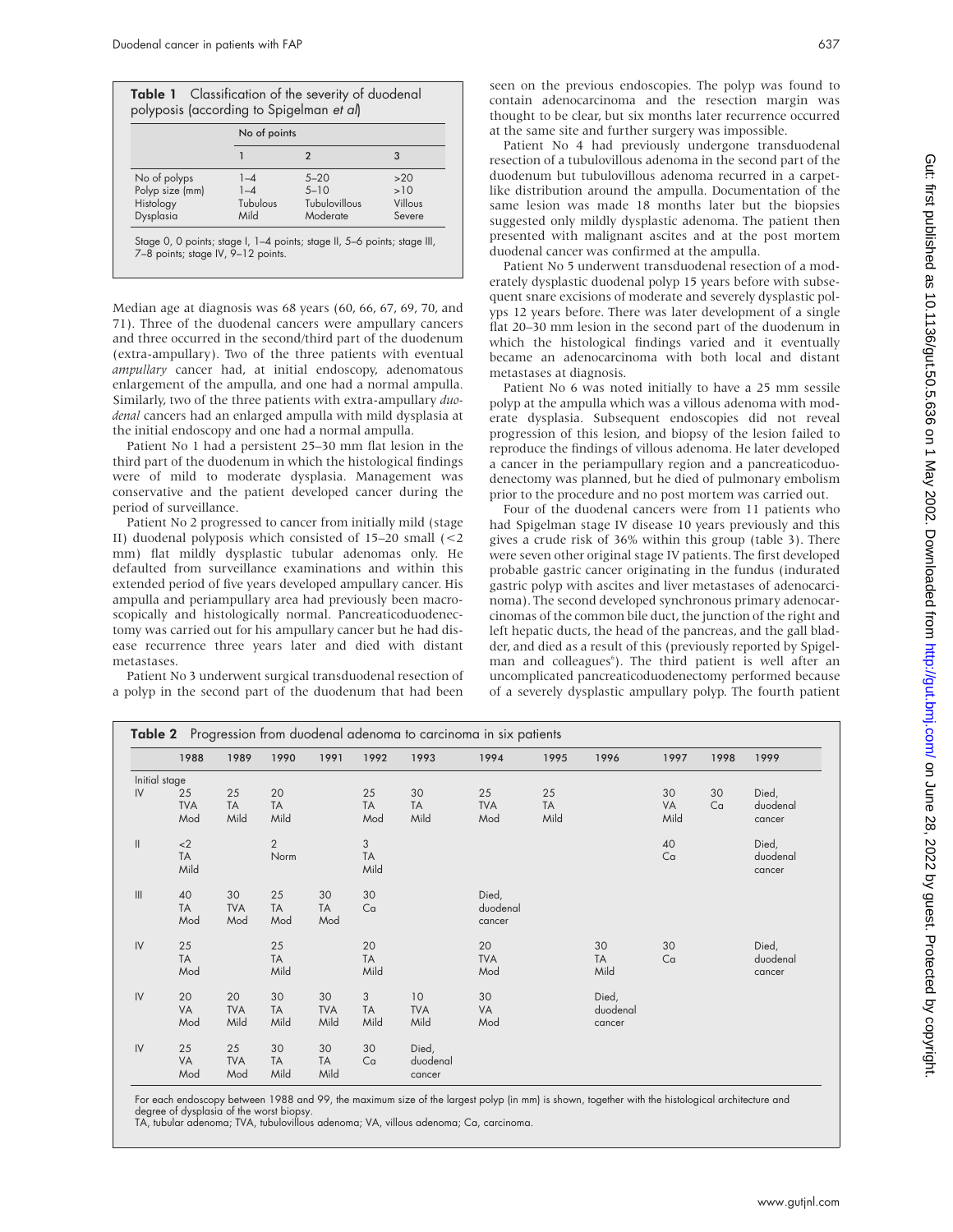| Original Sp<br>stage | n  | Median age<br>(range) | Duodenal<br>cancer | Duodenal cancer risk (CI) | Sp stage<br>progression |
|----------------------|----|-----------------------|--------------------|---------------------------|-------------------------|
| IV                   | 11 | 58 (29-76)            | 4                  | 36.4% (15.2, 64.6)        | 4(36.4%)                |
| III                  | 41 | 41 (25 - 67)          |                    | $2.4\%$ (0.4, 12.6)       | 5(12.2%)                |
|                      | 44 | $39(23-67)$           |                    | $2.3\%$ (0.4, 11.8)       | $7(15.9\%)$             |
|                      | 15 | $34(14-66)$           | $\Omega$           | $0.0\%$ (0.0, 20.4)       | 3(20%)                  |
| 0                    |    | $34(25 - 44)$         | 0                  | $0.0\%$ (0.0, 56.2)       | $0(0\%)$                |

Table 3 Progression of duodenal disease according to original Spigelman (Sp)

had persistent stage IV disease until 1996 but has not been examined more recently after development of metastatic ovarian carcinoma. The final three patients continue on the surveillance programme: this includes one patient in which the histological findings have varied from moderately dysplastic villous adenoma to mildly dysplastic tubular adenoma leading to confusion in the staging, and two patients who had moderately dysplastic adenoma on initial endoscopy which was not reproduced at later endoscopies.

One of 41 original stage III patients developed duodenal cancer, one gastric adenocarcinoma of the antrum, and one adenocarcinoma of the head of the pancreas. Four patients progressed to stage IV and one of these is awaiting pancreaticoduodenectomy. None of the other original stage III patients progressed, and this slow rate of progression can be seen to have also occurred in stage 0, I, and II patients (table 3). Five stage III patients progressed to stage IV and these were not older (median age 39 years (range 28–67)) than those who did not progress (median age 41 (confidence interval (CI) 30–52)). A similar pattern was seen for stage II patients: median age of the seven patients progressing to stage III was 39 years (25–62) and those not progressing, 39 years (CI  $27-49$ ).

Endoscopic therapy was attempted in just two patients. One of these was an original stage III patient with a 30 mm mildly dysplastic tubular adenoma in the third part of the duodenum removed by snare polypectomy without complications. Initially, 80–90% of the polyp was removed but at the six month follow up, a 1.5 cm tubular adenoma with mild dysplasia was seen at the same site. The polyp contained foci of moderate dysplasia. A further patient had snare polypectomy of a 25 mm mildly dysplastic tubulovillous adenoma at the junction of the first and second parts of the duodenum. He was admitted to his local hospital 24 hours later with malaena and needed endoscopic therapy to achieve haemostasis at the resection site. We thought that we totally removed the polyp but six months later a 6 mm lesion was seen at the same site, which grew to 12 mm the following year.

The prevalence of fundic gland polyps (FGP) was 63 of 114 (55%) patients. There were 55 patients with Spigelman stage III and IV duodenal polyposis and 59 patients with Spigelman stage 0, I, and II duodenal polyposis, and the prevalence of FGP in these two groups (38/55 (50%) and 35/59 (59%), respectively) was not significantly different (p>0.2). Two of the six patients progressing to duodenal cancer had FGP and four had no FGP. The patient with probable gastric fundal cancer had FGP and the patient with confirmed gastric antral cancer had no FGP.

Nineteen of the remaining 104 patients without upper gastrointestinal cancer were not available for the 10 year follow up: three died of rectal cancer (two with stage III duodenal disease and one with stage I), two died from complications of desmoid disease, two from myocardial infarction, and one from non-Hodgkin's lymphoma. Two patients refused further upper gastrointestinal endoscopy, six did not have further surveillance, and three did not have biopsies taken.

There was a lifetime history of rectal cancer in 1/11 (9.1%) stage IV patients, 8/41 (19.5%) stage III, 3/44 (6.8%) stage II, and 1/18 (5.6%) stage I/0 patients.

The average number of biopsies at the original endoscopy in 1988–89 was 5 (range 2–10) and at the second endoscopy this had decreased to 3 (range 1–7). We have now undertaken a similar analysis of the number of biopsies taken and have found that the trend towards lower numbers of biopsies persisted throughout the latter years, with the median number in 1998–99 also being 3 (range 2–8). We did not find a correlation between the number of biopsies taken and its relation to the degree of dysplasia and histological architecture (*r*=0.11, p>0.2). The median number of endoscopies for stage IV patients during the period 1988–99 was 7.5 (range 5–11) (although survival was less than 10 years), and the median number of endoscopies for the other 82 patients with a full 10 year endoscopic follow up was 4 (range 3–7). This is in accordance with local surveillance recommendations. The initial endoscopies were carried out by two endoscopists and there were a further five endoscopists over 10 years.

There were 24 patients who took part in four different chemoprevention trials (none of the stage IV patients). The trials consisted of a six month aspirin study  $(n=6)$ , six month sulindac study  $(n=9)$ , six month celecoxib study  $(n=7)$ , and six month ranitidine study  $(n=6)$ . Four patients took part in the ranitidine trial and then the celecoxib trial. The trials consisted of six month treatments with either placebo or active drug. There was no difference in progression between patients taking active medication (2/15, 13% worsened) or placebo (2/9, 22% worsened; p=0.6).

Complications of surveillance included one patient who was admitted within 24 hours of biopsy of the papilla (previously reported<sup>7</sup>) and one patient who had a period of apnoea after sedation with pethidine 50 mg and midazolam 2.5 mg. There were no other complications from sedation. The median amount of sedation given was midazolam 2.5 mg and pethidine 50 mg. Two patients have refused to have further upper gastrointestinal endoscopy under sedation only because they found the procedure too unpleasant.

Germline mutation was tested for in 90/114 patients. The remaining patients were either lost to follow up (n=3), died before the advent of genetic testing with no relatives available to test ( $n=12$ ), were not approached for testing ( $n=2$ ), or are awaiting results or testing  $(n=7)$ . Nineteen of the 90 patients had negative results on testing and five had a mutation confirmed on exon 15 which could not be further characterised by the standard methods of protein truncation test and polymerase chain reaction-single strand conformational polymorphism analysis. Precise germline mutation data were therefore available for 66/90 (73%) patients from 26/44 (60% families). The most common mutations were five base pair deletions at codons 1061 (14 patients from eight families) and 1309 (10 patients from five families), both on exon 15. The only other mutation affecting more than one family was a single base pair substitution (C to T) on exon 6 at position 694 affecting two families.

There were equal proportions of patients with more severe disease (stage III, IV, and duodenal cancer) in exons 1–14 (10/ 19=53%) and exon 15 (27/50=54%; p>0.2). There were also equal proportions of Spigelman stages III and IV and duodenal cancer patients with a negative gene test (7/18=39%)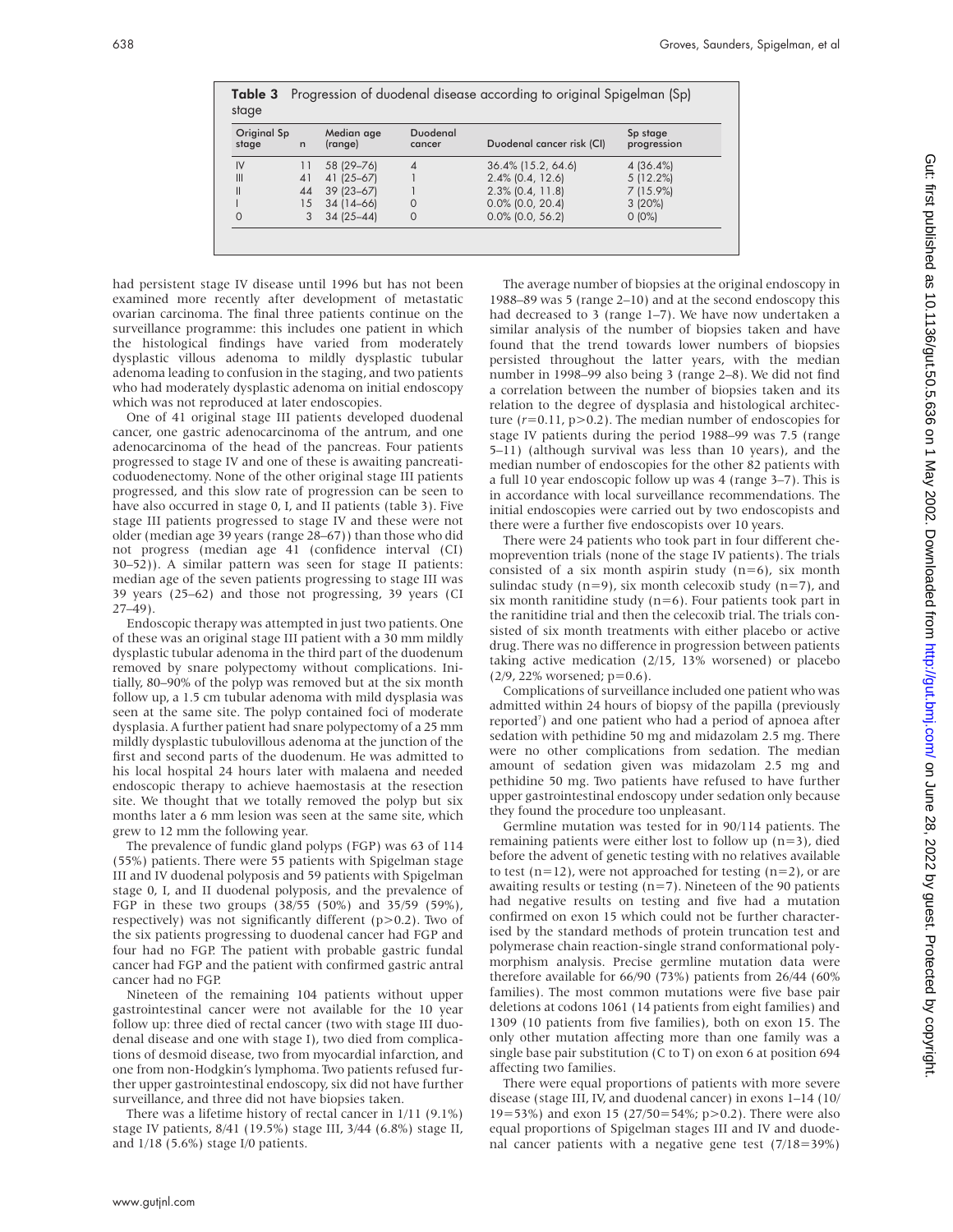

Figure 1 Position of germline mutation on the APC gene for patients with stage 0, I, or II duodenal polyposis versus stage III or IV polyposis or duodenal cancer. Where there was more than one family per mutation, individuals were grouped into families, seen at C694T and at codons 1061 and 1309.

compared with a positive gene test  $(37/69=54\%; p>0.2)$ . It can be seen in fig 1 that there was exclusively stage III or IV duodenal polyposis in two families at codon 1061, one family at 1309, and one family with the C1660T insertion, and exclusively mild disease in one family with a four base pair deletion at codon 1084. Conversely, there was heterogeneity of disease severity in families with mutations at C694T, C847T, 3249insT, and G3394T. With regard to the relationship of germline mutation to FGP, there were equal proportions of patients with FGP in exons 1–14 (10/17=58.8%) and exon 15 (24/  $47=51.1\%$ ; p $>0.2$ ). There was also no more chance of a positive gene test in patients with FGP (34/39 tested=87%) than in those without FGP (30/42 tested=71%;  $p > 0.2$ ).

#### **DISCUSSION**

Although the benefit of surveillance has been questioned,<sup>3</sup> and has not improved the outcome in this cohort, the staging system outlined by Spigelman and colleagues<sup>5</sup> has facilitated both a better understanding of the natural history of duodenal polyposis and development of a method for stratification of duodenal cancer risk. In this long term cohort study it is clear that those with stage IV disease have by far the greatest risk of duodenal cancer. This trend was becoming apparent when the cohort was reported on in 1994<sup>8</sup> when one stage IV patient had confirmed duodenal cancer and two other stage IV patients were suspected of having this cancer. It was argued at that time that although three yearly endoscopy was safe for the majority of patients, those with stage IV disease need more regular surveillance. We have now shown that indeed these patients have a crude duodenal cancer risk as high as 36%, and given that none has been cured of their cancer this means that our policy of intermittent surveillance and referral of early cancer was not enough. We believe that all patients with Spigelman stage IV duodenal polyposis should have the opportunity to discuss duodenal resection with an appropriately skilled upper gastrointestinal surgeon. In FAP patients who have undergone duodenal resection for advanced benign duodenal polyposis, the mortality rate has been low: there has been one death among 42 patients (2.3%) reported from five centres.9–12 The operation of choice for premalignant duodenal polyposis is a pancreas (and pylorus) preserving duodenectomy which leads to good functional outcome and facilitates endoscopic follow up. We have previously shown, together with the group from the Hôpital St Antoine in Paris, that it is superior in the management of duodenal disease to duodenotomy and clearance, which was found to be universally followed by early advanced recurrence.<sup>13 14</sup>

In examining the results from the surveillance programme, it can be seen (table 2) that the managing clinicians were presented with quite variable histopathology results from the same patients on subsequent examinations. We have been worried that at times the endoscopist's assessment of the visible seriousness of the duodenal disease has not been followed through because biopsies have shown only mild dysplasia. This may be associated with the decrease in the number of biopsies taken over time, and perhaps sampling error in the biopsies occasioned by haste associated with patient distress. Clinicians who manage polyposis patients should be alert to the findings here that at times the biopsies serve to understage the disease. The opinion then, based on endoscopic appearance, of a clinician experienced in the spectrum of duodenal polyposis should not be disregarded lightly by the arrival of a more favourable histological report. This problem might be overcome if effective deep sedation/general anaesthesia were to be adopted for selected patients with known advanced polyposis which would allow better targeting of biopsies or allow polypectomy, both of which may provide more reliable histological specimens. As well as making surveillance kinder for the patients it would allow an opportunity, as yet prospectively untested, for assessment of endoscopic therapeutic intervention.

Snare polypectomy in the FAP duodenum can be difficult because of the flat morphology of most duodenal polyps. New techniques however utilising prior submucosal saline/ adrenaline injection, and endoscopic mucosal resection with endoscopic clipping to close any defect, may greatly reduce the risks of haemorrhage and perforation.<sup>15 16</sup> Submucosal saline injection techniques have already been used safely and successfully in the duodenum in non-FAP patients with smaller adenomas (median size 10.5 mm).<sup>17</sup> Regardless of the technique, removal of ampullary polyps can be perilous, as demonstrated by the report of a death from severe pancreatitis of a patient undergoing endoscopic ampullary polypectomy.<sup>18</sup> Thermal ablation techniques using electrocautery for duodenal polyposis in FAP has also been used. At one centre, and after prophylactic sphincterotomy, 17 of 19 patients had disease clearance or improvement using the Nd:YAG laser,<sup>19</sup> although we do not know whether these polyps were large or histologically advanced. Complications included one perforation. Photodynamic therapy using 5 amino-laevulinic acid or photofrin as the sensitiser has also been used in six patients<sup>20</sup>: 5 amino-laevulinic acid caused only superficial tumour destruction whereas photofrin caused good adenoma reduction but with unacceptable photosensitivity. The argon plasma coagulator has been used in some centres although there are as yet no published data.

The recent finding in a randomised controlled trial<sup>21</sup> that the cyclooxygenase 2 inhibitor celecoxib significantly improves the endoscopic duodenal stage gives an alternative therapeutic option for those with mild to moderate duodenal polyposis.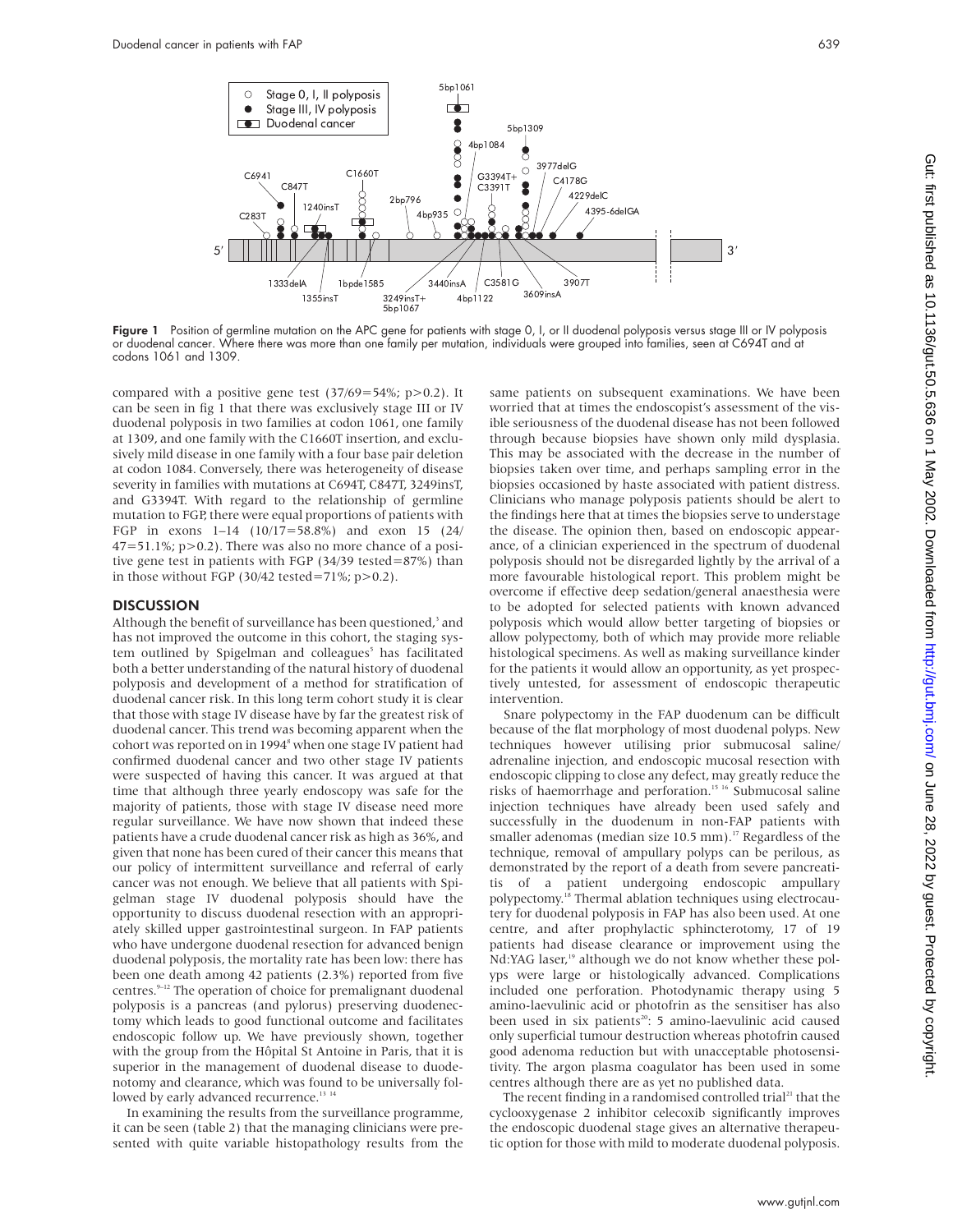

Stage 0/I Endoscopy

5 years

Endoscopy 3 years  $CP + ET$ 

Endoscopy  $1-2$  years  $CP + ET$  $+/-$  GA

Further chemoprevention trials are planned with new agents and the effect on duodenal polyposis is particularly important given its status as the major cause of mortality in FAP. Stage III patients with larger polyps, and stage IV patients in whom open surgery is inappropriate, may be considered for endoscopic polypectomy as an additional measure if the position and morphology of a polyp is suitable, with prospective evaluation of this treatment. Patients with particular problems are the stage IV patients in whom surgery is inappropriate because of desmoid disease or their medical condition, and in whom endoscopic intervention is impossible because of carpeting of the duodenum by adenoma or extensive involvement of the ampulla.

Previous work has found a correlation between mutations in codons  $1250-1464$  and rectal cancer<sup>22</sup> and between mutations in codons 1250–1500 and risk of secondary proctectomy.<sup>23</sup> In one recent report, the common 5 base pair deletion at codon 1309 was found to lead to the onset of rectal cancer 10 years earlier than either mutations outside this region or unknown mutations $24$ ; this follows previous reports of patients with a 1309 mutation having significantly more colonic polyps at the time of colectomy.25 These studies did not report an association between germline mutation and severity of duodenal polyposis although this issue was not addressed either in these or other studies, possibly because of the rarity of complete clinical data on duodenal polyposis. The recent publication from Bonn looked for and failed to show an association between germline mutation and the *presence* of duodenal polyps although the authors recognise that this may reflect the almost universal (95%<sup>5</sup>, 97%<sup>26</sup>) prevalence of duodenal adenomas in FAP. Dobbie reported severe extracolonic manifestations, including three patients with small intestinal polyps, in patients from their cohort with mutations beyond codon 1403, but curiously there were said to be no extracolonic manifestations in the 25 families with mutations 5′ to this despite the recognised high prevalence of duodenal polyps.<sup>27</sup>

Our data did not reveal a correlation between site of germline mutation and duodenal polyposis severity, or ability to detect germline mutation and duodenal polyposis severity. We also noted three patients with severe duodenal polyposis and no patients with mild disease 3′ of codon 1403, but the small number of patients with mutations in this region makes it difficult to draw any firm conclusions. There remains little evidence of a genotype-phenotype correlation for duodenal polyposis.

The situation with regard to duodenal disease management is now becoming clearer (fig 2). Those with stage IV disease

should be offered surgery because of the high risk of progression to cancer, and surgery should be a pylorus preserving pancreaticoduodenectomy. Those who do not wish to have surgery, or those for whom it is inappropriate for other reasons, should have the opportunity to undergo alternative treatments as previously mentioned. At the opposite end of the disease spectrum however patients with stage 0 or I disease can be left safely for five years between surveillance examinations without therapeutic intervention, as none of these patients progressed beyond stage II over 10 years.

This leaves stage II to III patients who present more of a challenge: only 2% developed cancer and our results (table 3) show that progression only occurred in 12 of 85 (14%) patients. Kaplan-Meier estimates from elsewhere<sup>26</sup> suggest a progression of adenomatous disease with age with 30% predicted to reach stage IV by age 65 years, but this has not yet occurred in the majority of our cohort. In our stage II and III patients, only five (12.2%) and seven (15.9%) patients progressed in stage and age did not predict progression.

Therefore, we currently recommend a universal policy of three yearly endoscopy for all stage II patients, and two yearly endoscopy for all stage III patients with a low threshold for examination under general anaesthetic, which allows passage of both side viewing and forward viewing endoscopes giving a maximum view of the ampulla, stomach, duodenal bulb, and the third and fourth parts of the duodenum, and an opportunity for therapeutic manoeuvres. Stage II and III patients may also be entered into prospective evaluation of chemoprevention, with or without endoscopic therapy. The aim of treatment is an attempt to prevent progression to stage IV disease with the resulting one in three risk of duodenal cancer.

#### ACKNOWLEDGEMENTS

We thank Kay Neale and the staff of St Mark's Polyposis Registry, and the following present or past members of staff who contributed: Iain Beveridge, Marina Wallace, Henry Debinski, Karen Nugent, Christopher Williams, and Alistair Forbes.

#### .....................

Authors' affiliations

**C J Groves, B P Saunders, R K S Phillips,** St Mark's Hospital,<br>Northwick Park, Watford Rd, Harrow HA1 3UJ, UK

A D Spigelman, Faculty of Medicine and Health Sciences, University of Newcastle, NSW, Australia

#### REFERENCES

- 1 Jagelman DG, DeCosse JJ, Bussey HJ. Upper gastrointestinal cancer in
- familial adenomatous polyposis. Lancet 1988;1:1149–51. 2 Nugent KP, Spigelman AD, Phillips RK. Life expectancy after colectomy and ileorectal anastomosis for familial adenomatous polyposis. Dis Colon Rectum 1993;36:1059–62.
- 3 Vasen HF, Bulow S, Myrhoj T, et al. Decision analysis in the management of duodenal adenomatosis in familial adenomatous polyposis. Gut 1997;40:716–19.
- 4 Burke CA, Beck GJ, Church JM, et al. The natural history of untreated duodenal and ampullary adenomas in patients with FAP followed in a surveillance program. Gastrointest Endosc 1999;49:358–64.
- 5 Spigelman AD, Williams CB, Talbot IC, et al. Upper gastrointestinal cancer in patients with familial adenomatous polyposis. Lancet 1989;2:783–5.
- 6 Spigelman AD, Farmer KC, James M, et al. Tumours of the liver, bile ducts, pancreas and duodenum in a single patient with familial adenomatous polyposis. Br J Surg 1991;78:979–80.
- 7 Nugent KP, Spigelman AD, Williams CB, et al. Iatrogenic pancreatitis in familial adenomatous polyposis. Gut 1993;34:1269–70. 8 Nugent KP, Spigelman AD, Williams CB, et al. Surveillance of duodenal
- polyps in familial adenomatous polyposis: progress report. *J R Soc Med*<br>1994;**87**:704–6.
- 9 Farnell MB, Sakorafas GH, Sarr MG, et al. Villous tumours of the duodenum: re-appraisal of local vs. extended resection. J Gastrointest Surg 2000;4:13–21.
- 10 Soravia C, Berk T, Haber G, et al. Management of advanced duodenal polyposis in familial adenomatous polyposis. J Gastrointest Surg 1997;1:474–8.
- 11 Alarcon FJ, Burke CA, Chruch JM, et al. Familial adenomatous polyposis. Efficacy of endoscopic and surgical treatments for advanced duodenal adenomas. Dis Colon Rectum 1999;42:1533–6.



Stage II